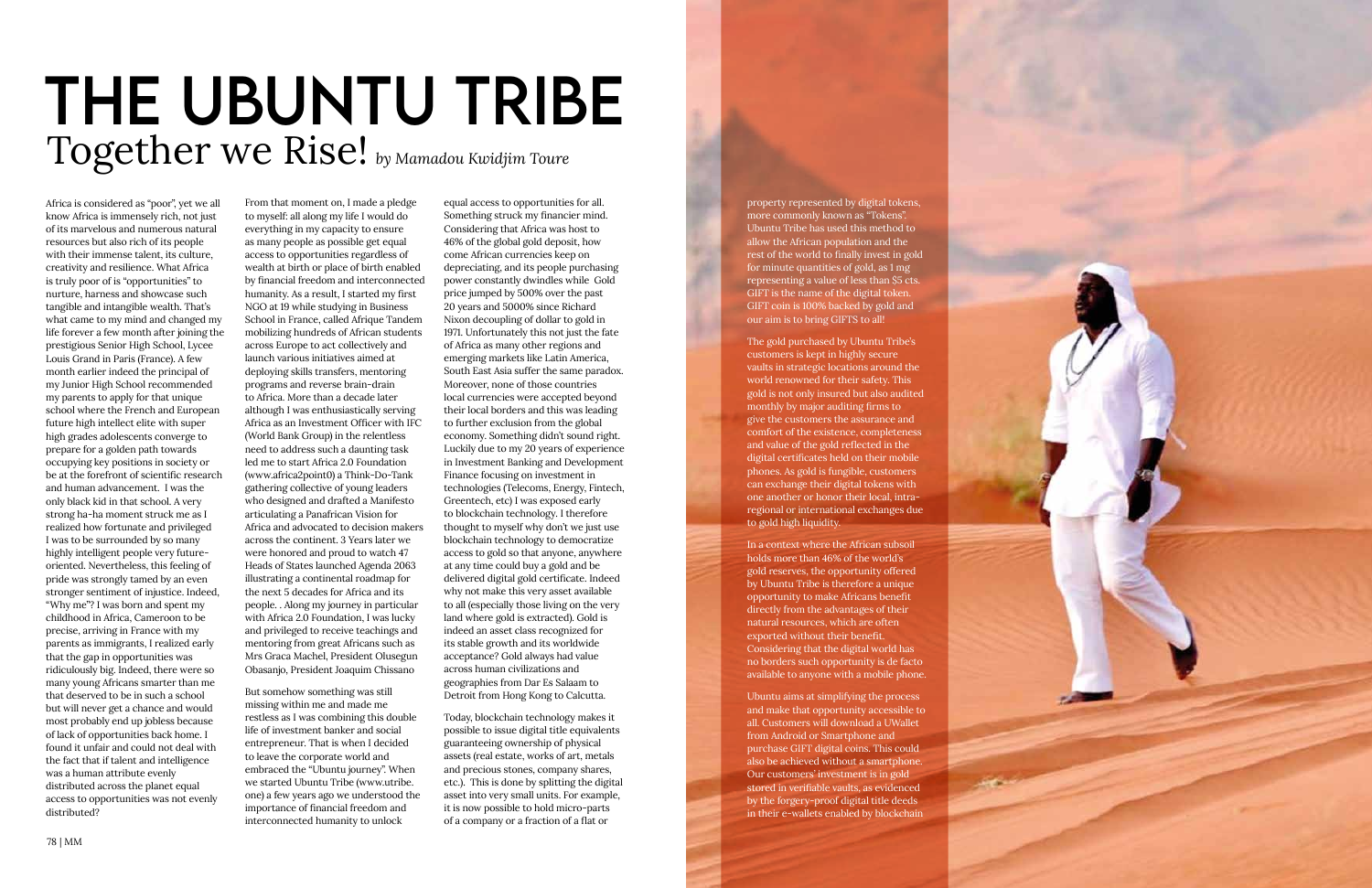

technology. Anyone is however able to withdraw the cash equivalent amount of their gold at any time with their provided Ubuntu debit card to access liquidity.

But why choose the name Ubuntu? Why is it important? I discovered the meaning of Ubuntu when I used to live in Southern Africa. It means "I am because we are". This word is actually found across other African regions: in Rwanda "Umubuntu" which means the humans. In East Africa in Swahili they say "Utu" meaning mankind, in Congo Region Abatu means the human race or people (men and women). The very essence of Ubuntu is refers to humanity. "I am because we are" is the core the Ubuntu philosophy. This concept originating from African ancestral knowledge celebrates our human interconnectedness, and reminds us of our shared destinies. Ubuntu is a calling within each of us to finally accept our Interdependence, to live with a collective state of mind, and to act from a place of care and oneness towards our human family. We are One! In other words Ubuntu Tribe means the Human Tribe! To face our current complex challenges, Ubuntu invites us to act holistically upon our mind, body and souls. We are called to rethink our approach. Ubuntu offers us a deeper emotional and philosophical perspective in order to deal with the current crisis and build our common future. As a result we believe in a bottom up approach empowering individuals, local and global communities of citizens through greater solidarity and collaboration. I dived deeper into understanding and embodying the fundamental values and principles of the Ubuntu philosophy and its true meaning through the time I spent with leaders such as Nelson Mandela, Desmond Tutu amongst others.

In our current world, resources (material or financial) resources are not evenly distributed. In contrast, we believe that talent and creativity

are universal attribute shared across

human kind. , it is essential to create a leveled playing field and provide equal access to opportunities where it's due regardless of gender, race, place of birth or wealth at birth. Ubuntu not only refers to our interconnectedness as humans but also our connection to the planet we live in. We should say, "I am because we are ONE" part of a broader unity with the earth we live in and all its inhabited species. Or maybe we should say, "I am because ALL is one. "This is why Ubuntu Tribe will be deploying technologies that will allow clean ethical gold extraction increasing the yield for artisanal farmers to 50% more gold without use of mercury or cyanide in order to protect the environment. Mercury has damaged the environment and the health of millions of people in mining regions around the world and this has to stop.

But why is Ubuntu ancestral wisdom as an African heritage is important to technology? In reality it has become obvious that the world we are living in is and will further be ruled or at least dominated by technology. For instance when we talk about artificial intelligence, transhumanism, biotechnologies or other emerging technologies, a key fundamental question keeps resounding. It is the



question of Ethics and Values. In an era where our lives can be programmed by apps and other computer programs, in a world where new forms of life or micro-organisms can be invented in laboratories, we are called to ponder and reflect deeply about what we stand for? What do we have to gain? Is the gain worth it? What is the trade off? Will it lead to more conflicts, greater peace or self-destruction? Are such gains in line with our value system as humans? How does it impact the planet hosting us all? What does progress mean? Does progress have value if it is only



enjoyed by the happy-few? What makes us profoundly human? What society civilization do we want for our children? Is such progress in alignment to the very essence that makes us human?

In an era where the world is in identity crisis, in an era where ego-based leadership has shown its limits, wisdom, compassion and values based leadership have become of high importance to maintain the cohesion of our societies in this global village. What I personally love about blockchain technology is the value system from which it derives, the philosophical and spiritual principle that guided the cryptographers and software engineers that designed the algorithm. Why? Because it lies on the very quest to design a program answering the following question. Knowing that the current system is based on a centralized system, and considering that handing all the power and trust to a central party can lead to errors or mismanagement, how do we create a system where an information or a transaction can be validated and recorded concomitantly by various stakeholders in a tampered way as the power of the collective is stronger than the power of the individual. This is for me the essence of some ancestral values and principles relating to the Ubuntu philosophy. No wonder that the creators of Linux called their operating system Ubuntu. Interestingly enough when I tried to explain the principle of blockchain to